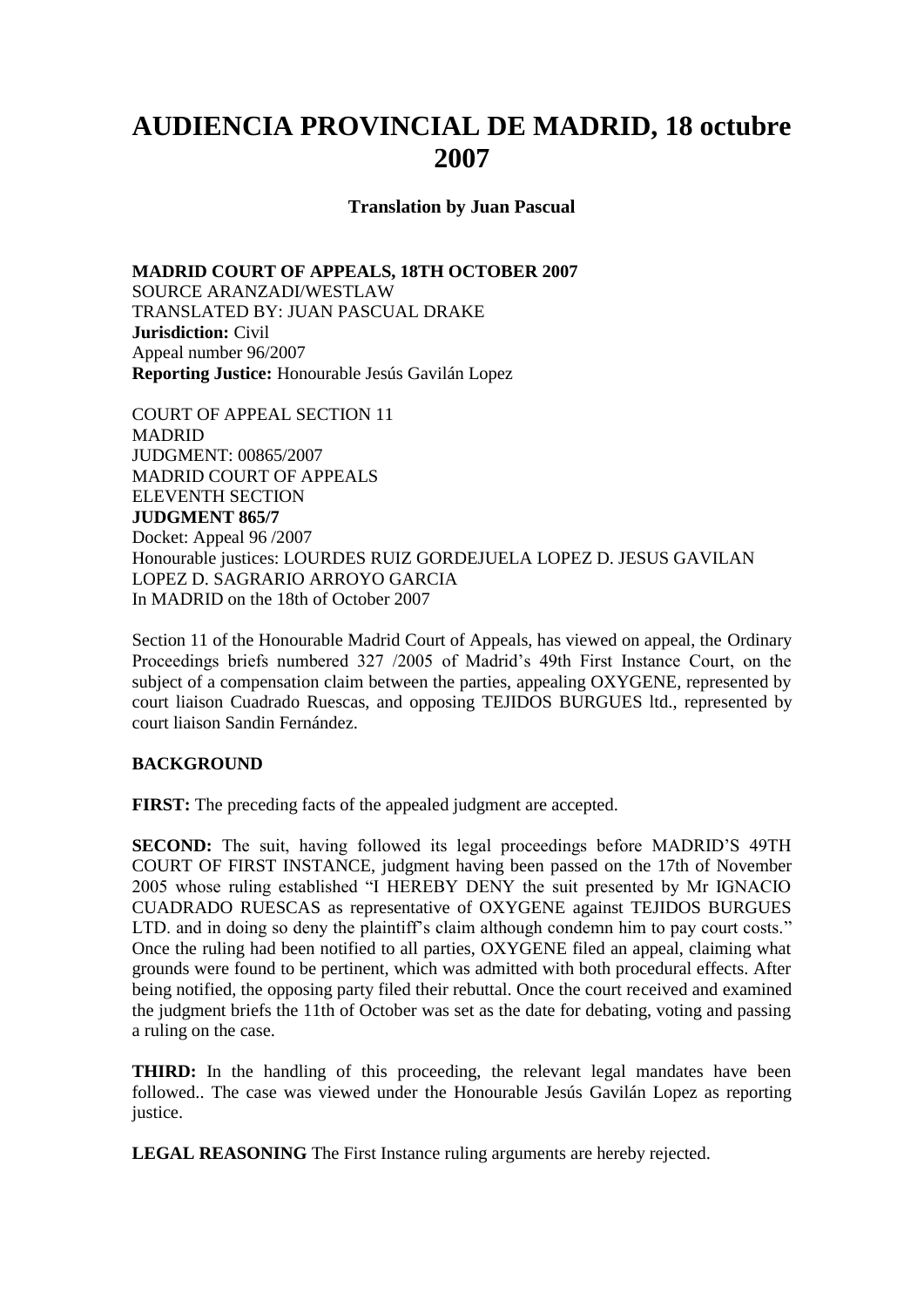**FIRST:** Procedural background of the appeal.-

The First Instance Court in the its ruling, after taking into consideration that the penalty clause established by the parties for the event of delay was applicable, denied the payment claim of all unpaid invoices, all this in the specific terms that are outlined in the second section of the background of this decision, and which corresponds to the First Instance Court's ruling. The plaintiff's legal representative bases the claim, summarizing the grounds found in the written appeal, on the wrongful consideration of documentary evidence; specifically the contract on record as document 7 of the original lawsuit which was modified afterwards by the contracting parties. The original shipping from India was altered to transport by plane, to avoid further delays, the costs of which were taken on by the plaintiff, having offered the defendant the opportunity to avoid the contract, which he rejected thus conceding to the changes. Furthermore the defendant sustained no damages due to the delay, and the goods were delivered in full, as expressed in articles 47 and 74 of the Vienna Convention. This is also evidenced by the nonexistence of any delay on delivery, and the unpaid invoices. The plaintiff demands the reversal of the First Instance Ruling, and another be passed awarding the plaintiff's claim, obliging the defendant to pay the principal sum as well as the legal interest of said amount and the court costs of both instances. The defendant, agreeing with the base arguments of the original Judgment, requests the ruling be confirmed due to the existence of a delay, and that the plaintiff be forced to pay the court costs.

**SECOND:** Base for appeal: Mistaken value attributed to evidence and enforcement of the penalty clause.-

The starting point of the re-evaluation of previous evidence is the existence of a contract for the supply of textile goods of the 24th of December 2003, filed as document 7 with the original suit, payable by means of letter of credit, through which the date of delivery was established as being the 30th of January 2004, also containing an automatic penalty clause in the event of delivery delayed, of 1% discount for each day delayed. The first air shipment, with invoice number 1.542/03-04 and worth 14.756,35\$US, arrived on the 25th of February 2004. The second on the 5th of March 2004, worth 6.698,00\$US, invoice 1.548/03-04. The third on the 12 of April 2004, worth 25.754,90\$US, invoice 1.562//03-04. There was a delay of 31, 44 and 82 days respectively for each shipment, including the handover of documents. The remaining invoices that relevant to the case stem from previous orders, delivered without any objection, with a total value of 3.035,95\$US; the plaintiff having admitted to receiving payment of 18.097,89\$US it leaves the rest of the claim at 31.947,31\$US. The plaintiff's assuming the cost of shipping the merchandise by plane, was due to the delay of the ship which was to transfer the goods to Spain. Notice is taken of the plaintiff's initiative towards the mode of transport finally used, without the buyer's opposition or acceptance to the avoidance of contract offered to him.

The first matter up for debate, must be centred on the modification of the contract, through which delivery of the merchandise was undertaken by plane instead of by boat, outside of the agreed deadline. Contrary to what the plaintiff purports, when the amendment of the letter of credit is argued through the establishing of a new deadline and mode of transport; no novation of the contract may be observed. Quite the contrary, nearing the deadline of delivery, and faced with the buyer's necessity to sell on the goods before the end of the season for which they were bought, as can be determined from the communications between the parties, the plaintiff chose, without any opposition from the buyer, to send the goods by plane, not forgetting that the delivery was made by three different flights on different days up until the month of April 2004, when the deadline had been the previous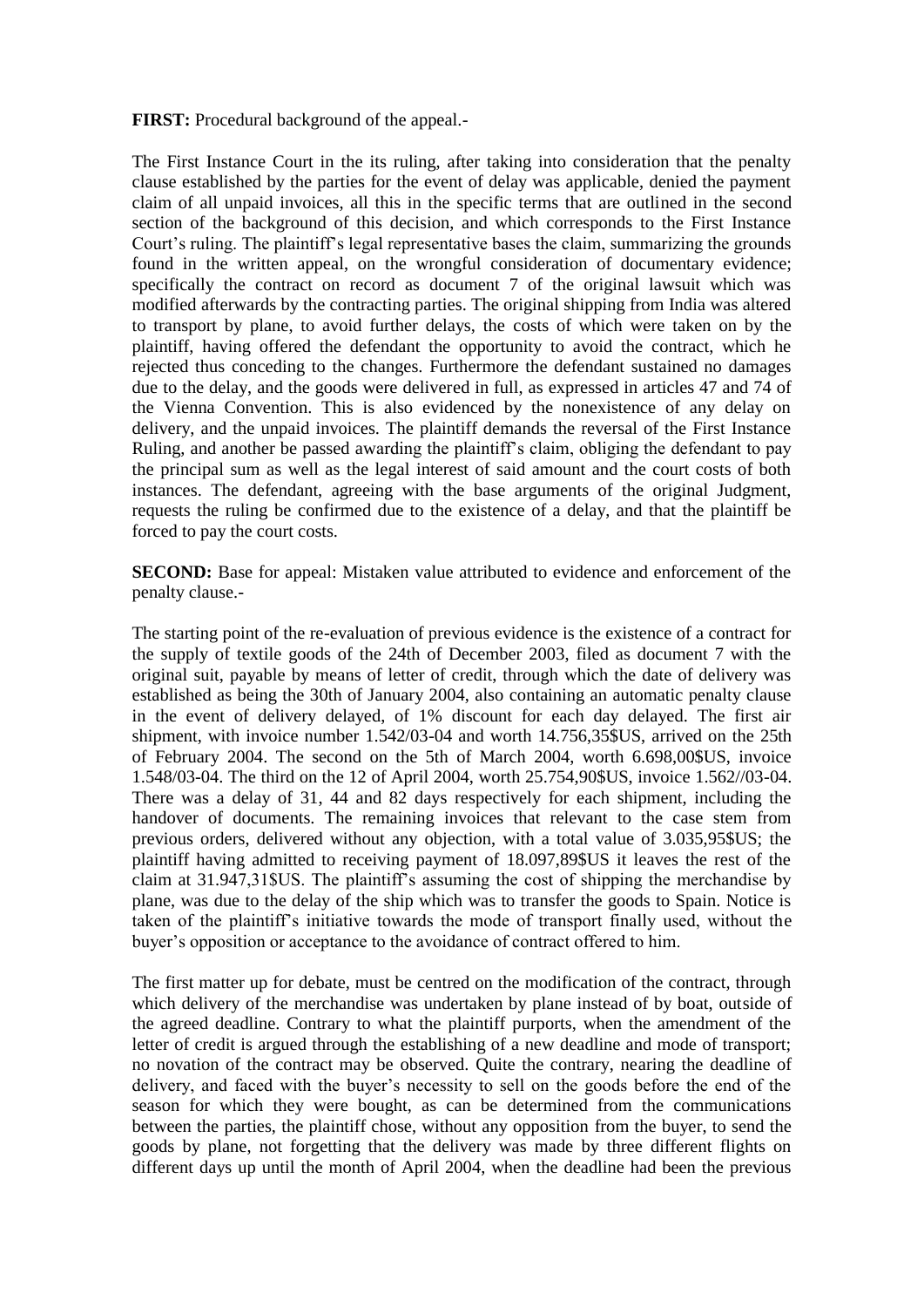30th of January as mentioned above; because for one duty to be extinguished by another substitute obligation this fact must be definitively stated, or the previous and latter duties must be completely incompatible as established by article 1.204 of the Spanish Civil Code (*Código Civil*) situation which may not be presumed and which requires a clear establishment of the will to extinguish the primitive duty, even though said will may be inferred from the obligations being non-compatible [Supreme Court Judgments (*Sentencias del Tribunal Supremo*) of the 31st of May 1997 and 23rd of March 2001 among others]; also there is no possibility of applying the so called mere amendment novation as the background facts show an absence of prior accord or agreement to its effects, and a mere absence of opposition, fact which by itself is insufficient to determine any amending effects [Supreme Court Judgment (*Sentencia del Tribunal Supremo*) of the 2nd of October 1998] which would have meant the inexistence of the argued delay. This makes the nature of the FOB clause irrelevant since the place of delivery is not in question.

Consequently, the objective delay due to the above mentioned causes, implies and irregular or partial breach of contract and so the application of the penalty clause freely agreed between the contracting parties with the moderating function recognised in article 1.154 of the Spanish Civil Code (*Código Civil*) in accordance with the long standing Supreme Court (*Tribunal Supremo*) case law [Judgment (*Sentencia*) of 7th November 2000, 29th March and 22nd December 2004 among others].

**THIRD:** Applicability and breach of articles 48 and 74 of the Vienna Convention.-

The Vienna Convention of the 18th of April 1980 establishes in its article 48 "[…] the seller may, even after the date for delivery, remedy at his own expense any failure to perform his obligations, if he can do so without unreasonable delay and without causing the buyer unreasonable inconvenience or uncertainty of reimbursement by the seller of expenses advanced by the buyer […]". Moreover article 74 establishes "Damages for breach of contract by one party consist of a sum equal to the loss, including loss of profit, suffered by the other party as a consequence of the breach […]". In any case, neither of the aforementioned articles is applicable to the present case. The first, because it is a general rule with regards to standard situations of breach of contract; meanwhile the penalty clause is based on its own differentiated and autonomous nature and specifically covers certain kinds of breach, having the parties freely established the penalty even for the first day of delay. The second article is also inapplicable, because the above mentioned clause substitutes any damages as an exception to the general rule of contracts, and because of it having a restrictive interpretation [Supreme Court Judgments (*Sentencias del Tribunal Supremo*) 27th of March 1982 and 10th of November 1983 among others].

**FOURTH:** Moderation of the penalty clause in briefs.- The effective delivery of the goods is noted, without there being any proof of specific damages derived from the late delivery, or worse sale of the textile goods thereafter with the seller's expressed will to carry out the contract, choosing the aeroplane alternative and covering its costs when faced with no possible solution given the frustrated shipment by boat. Consequentially and in line with the above mentioned legal reasoning, doctrine and case law, surpassing its strict and equal application, this Chamber considers more appropriate a reduction of 50% of the compensation claim establishing a final lump sum of 15.973,65 Euros plus the legal interest since the date the suit was filed – article 1.108 of the Spanish Civil Code (*Código Civil*). - All of the aforementioned arguments lead the Court to modify the given Ruling, reversing the Court of First Instance Judgment and passing another in its stead, partially awarding the plaintiff's claim, condemning the defendant to pay the above mentioned sum, without any